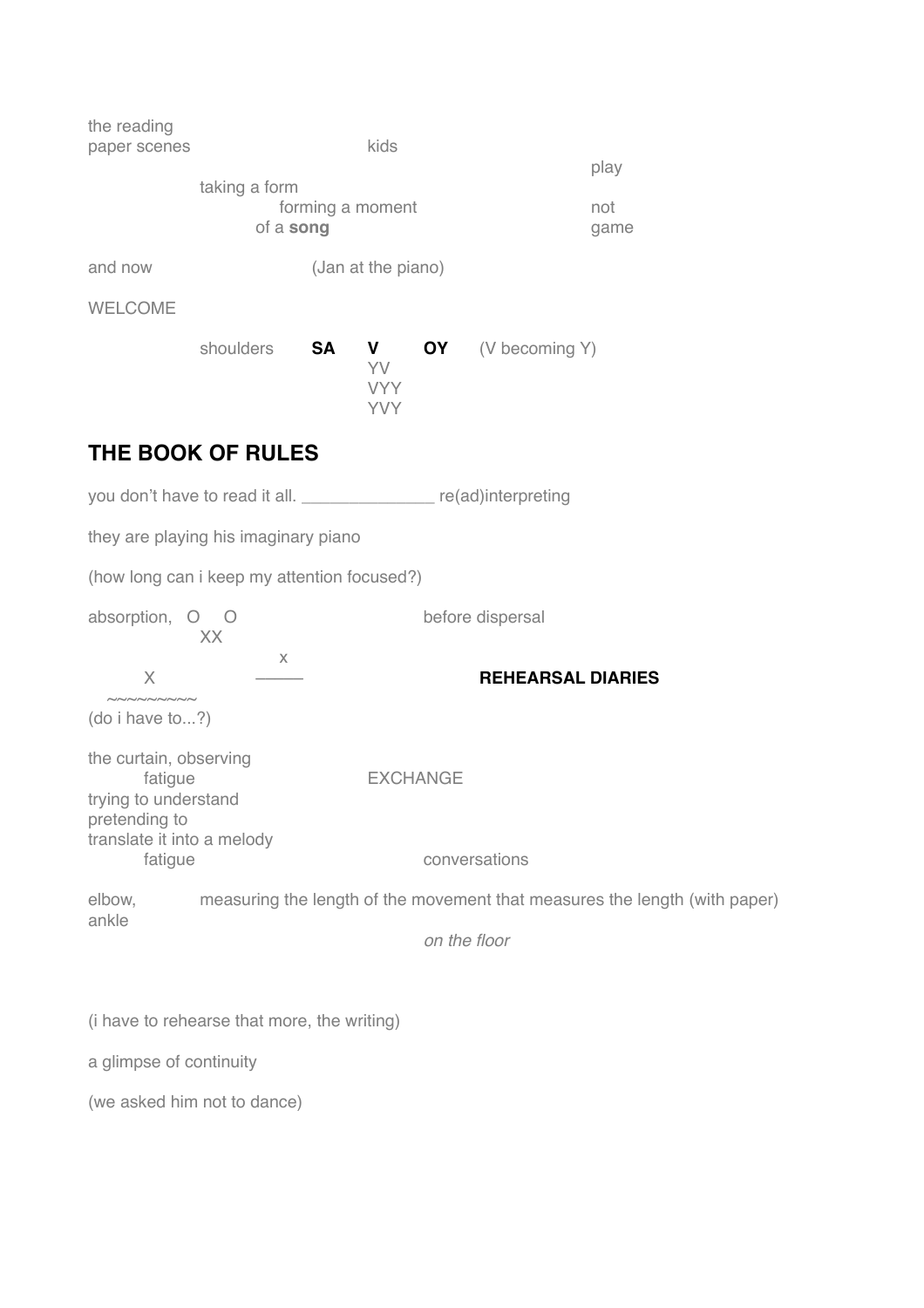# **13 December**

the quivering light of the exit sign reacting to the music or not

the proximity of listening and looking, or its divergence phrasing the musicians' movements entering a state, leaving it

so joyful to see you playing with each other cheating

subtitles for the dancers

#### **14 December**

dance and music as complementary colors supporting and sharpening the other's expression

birds in the rainforest not birds, just the secrecy of the rainforest

an idea, collectively owned

a sound an imaginary sound the great show a little anarchy

some kind of tenderness

"why do we judge concerts/pieces of music? tell me please, do you judge each tree so critically?"

(Malcolm Goldstein - sounding, the full circle)

#### **15 December**

listening for me is more about leaving my body, being everywhere, says philip listening through somebody else, moritz listening to people who have been listening to something together

the strangeness of listening to a recording of an improvisation, jonas this has been happening now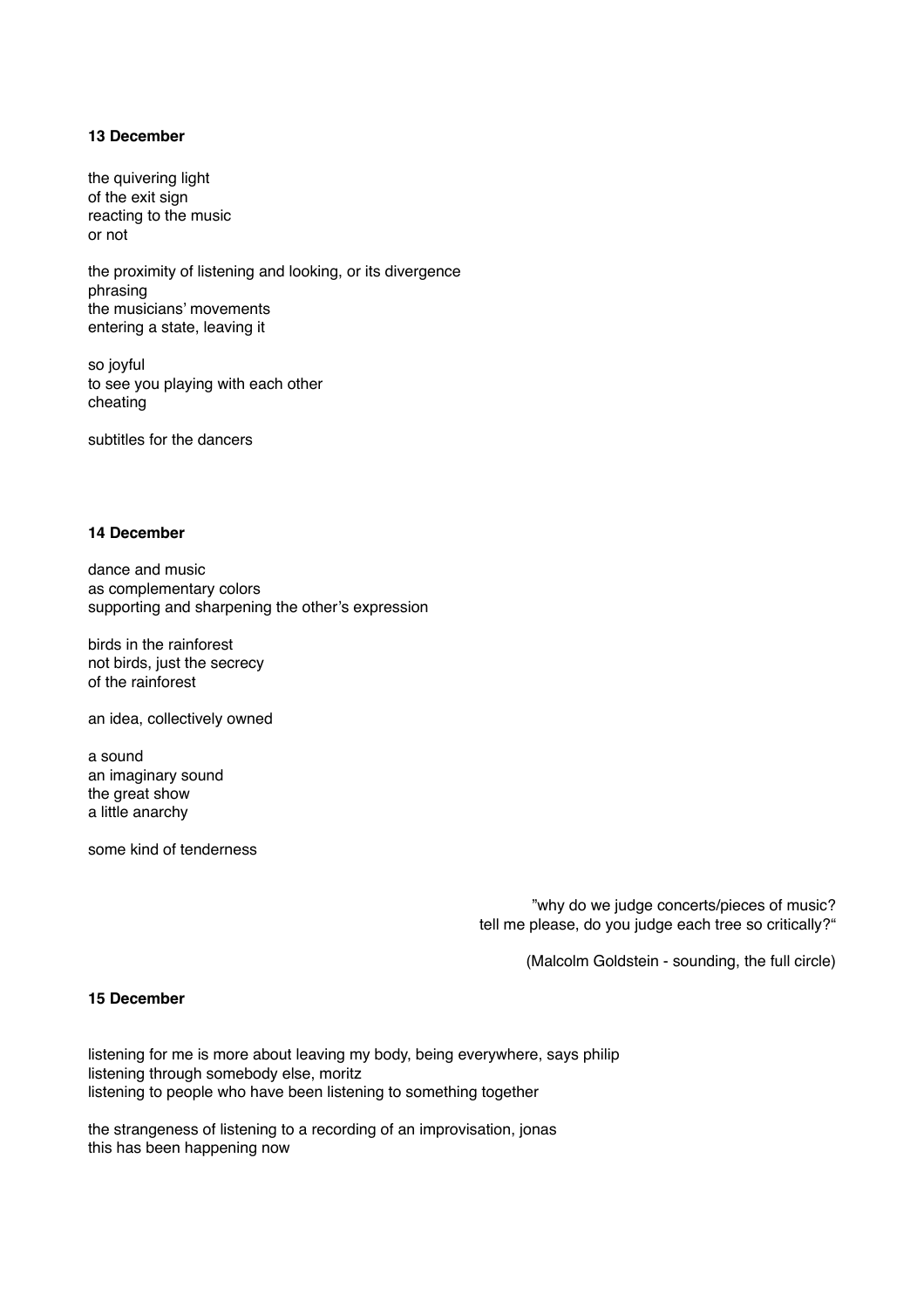# **9 January**

i insert myself into the chain of #motives, no one knows

motive I (after Sunni)

the higher the triple of sliding stepping open dot

motive II (after Moritz)

french traversing is directed surrounding to both sides, frontal shoulders sharpening a certain degree of elegance

#### **10 January**

#collective breath

a voice a hand

meditations the interiority is here there is not so much to add, with words

we're about to read the end where it has all started

zero an echo and a light

take it for what it is a song

# **13 January**

smile breaking melancholy

**IT:** to get rid of all the whats and whys, possibilities, IT is something shared, IT makes it not being about me, flow = IT, playing, a sound coming IT has to get out, catching the wave and write, only playing out of listening, IT's never achieved, then i'm free, listening to the (length of) movement, don't fill the silence, try to understand where s/he is, if you talk about IT too much it will go away – we can only talk extensively about it or IT on Friday afternoon (from the book of rules)

"i start from where i am (which is not the same as starting from nothing)" (Malcolm Goldstein, again)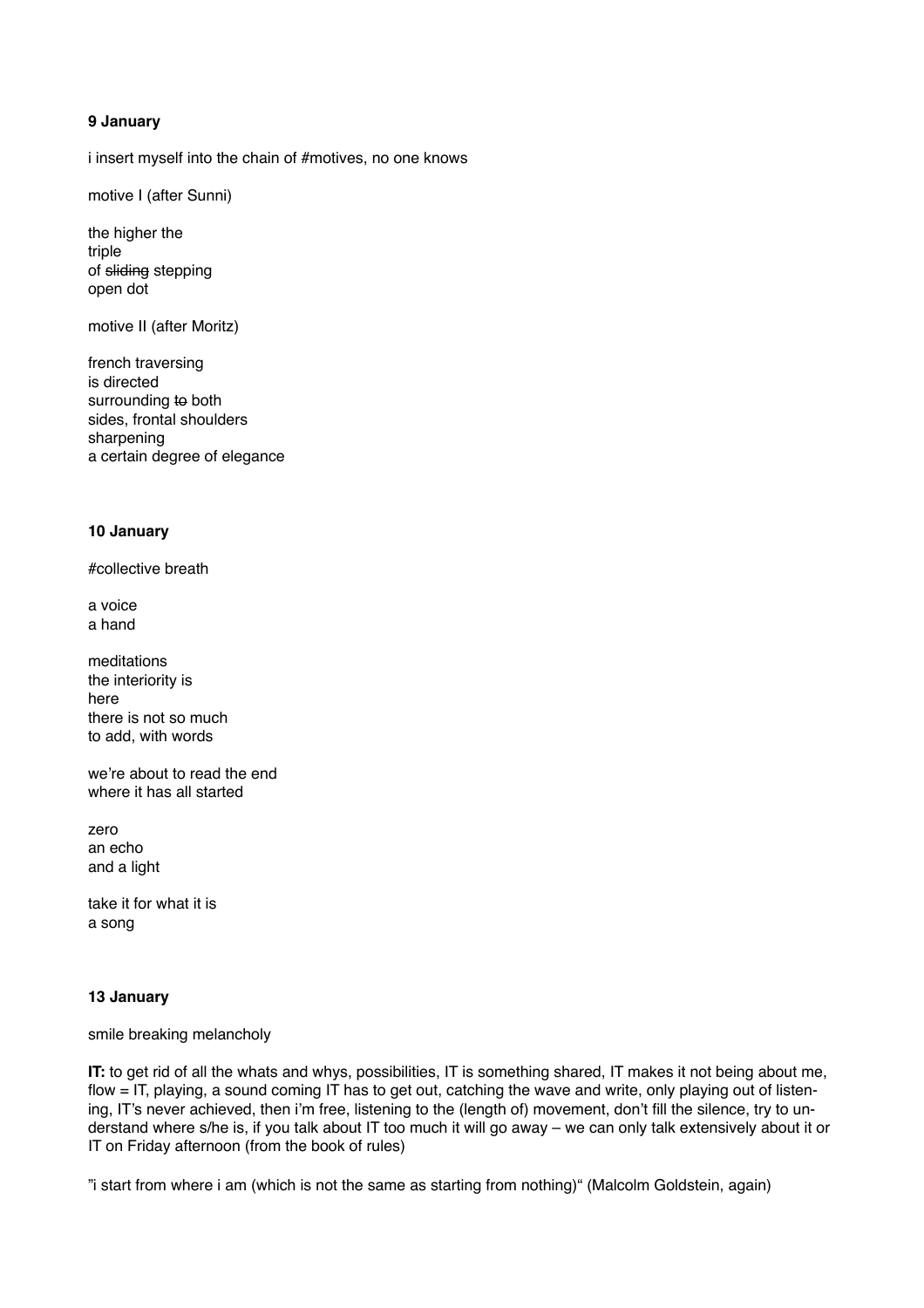#### **16 January**

the conductor is still absent, that's why we don't have a lunch break and we are starving until 3 pm.

| #energetic textures           |                        |         |         |                                            |
|-------------------------------|------------------------|---------|---------|--------------------------------------------|
| the right angle<br>$90^\circ$ |                        |         | 180°    |                                            |
| pendulum                      |                        |         |         |                                            |
| $airy -$                      | airy                   |         |         |                                            |
|                               |                        |         | walking |                                            |
| sitting                       | feet                   |         |         | $\mathbf{C}$                               |
|                               | knocking               |         |         | $\mathsf a$                                |
|                               | coming                 |         |         | n                                          |
|                               |                        |         | walking | $\sf n$                                    |
|                               | waving<br>waving       |         |         | $\mathsf{o}$<br>$\mathsf t$                |
|                               | attracting, waving off |         |         |                                            |
|                               | localizing             |         |         | $\sf k$                                    |
|                               |                        |         |         | $\mathsf{e}% _{0}\left( \mathsf{e}\right)$ |
|                               | aspects                |         |         | $\mathsf{e}% _{0}\left( \mathsf{e}\right)$ |
| (dancing two                  | parts/sides            | of the) |         | p                                          |
|                               | qualities              |         |         |                                            |
|                               |                        |         |         | $\mathfrak t$                              |
|                               | sounding               |         |         | $\mathsf{r}$                               |
|                               | same thing             |         |         | a                                          |
|                               |                        |         |         | $\mathbf{C}$<br>$\sf k$                    |
|                               |                        |         |         |                                            |

always keeping it incomplete

"Practice, to be studious at the instrument, as well as looking at a bridge, or dancing, or writing a poem, or reading, or attempting to make your home more beautiful. What goes into an improvisation is what goes into one's preparation, then allowing the prepared senses to execute at the highest level devoid of psychological or logical interference. You ask, without logic, where does the form come from? It seems something that may be forgotten is that as we begin our day and proceed through it there is a form in existence that we create out of, that the day and night itself is for. And what we choose to vary in the daily routine provides in itself the fresh building blocks to construct a living form which is easily translated into a specific act of making a musical composition." (Cecil Taylor)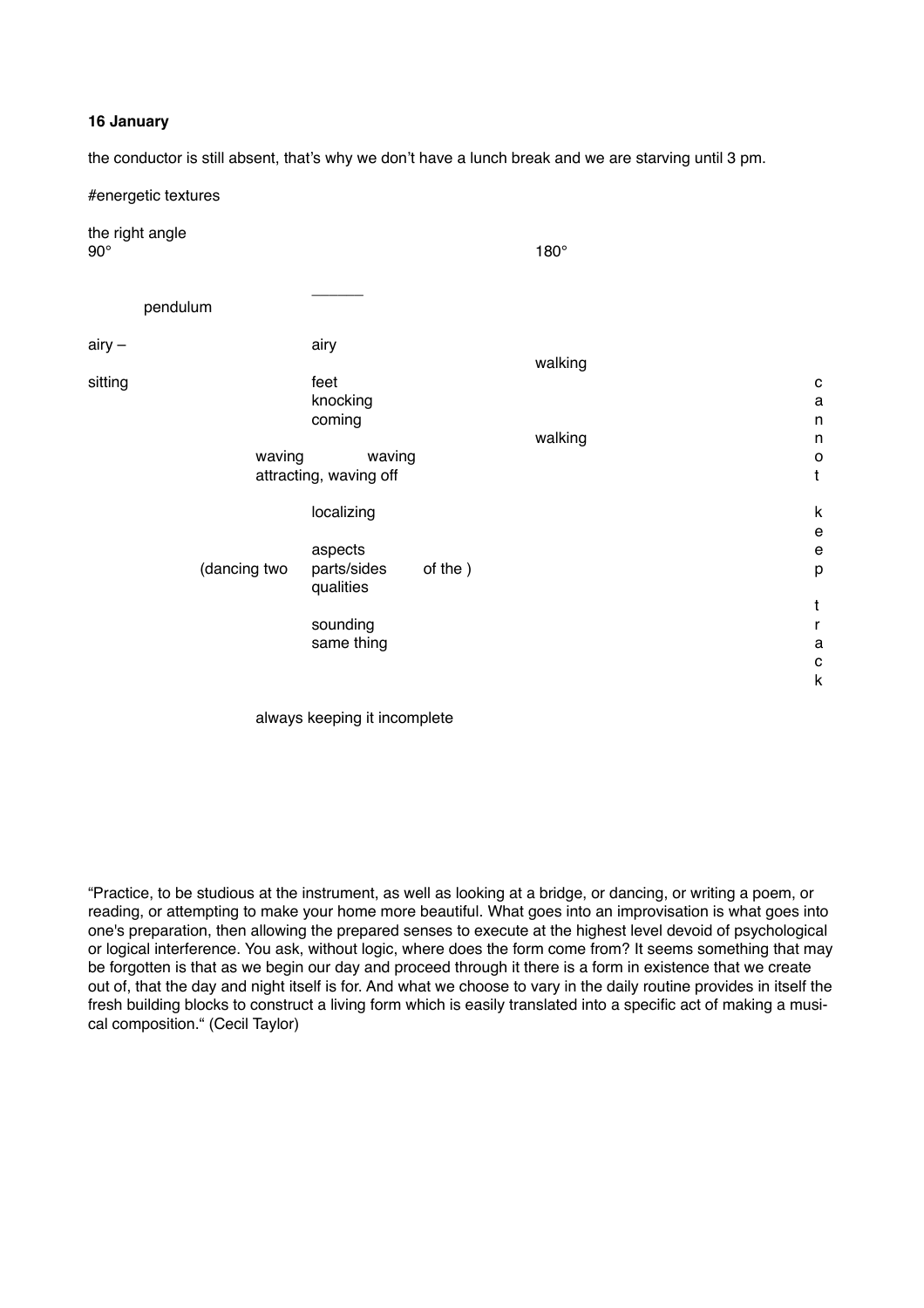# **17 January**

# the written score ! ! ! ! ! ! ! ! ! ! ! intro fortale some cleaning she's walking around with the text on copper he is having a problem, looks like knees testing the radius of a sound ! ! e d! ! ! ! t! ! ! ! !  $\begin{array}{cccccccccccccc} a & & & i & & & s & & \hline \end{array}$ !!!!!!!!! l the pianist singing, someone whistling russian dances this is completely absurd you could as well play christmas songs... retreat --------> imperceptible belle vue! ! ! ––––piano curious creature **in the curious** creature **in the curious** creature **in the curious** creature climbing  $\qquad \qquad \qquad \qquad$  |\_\_\_\_\_ platform laughing turn the page

can you go on?

!!!!!!!! *you have to feel it before you start*  $i$  let you in

# **EXCHANGE**

take off your the pianist is supposed to take off his socks

to perform against the floor

that's an awful lot of work

# THE TALE OF TWO BROTHERS FIGHTING

peting

some  $\qquad \qquad$  the dancehall  $\sim$  25 com  $\sim$  5AVOY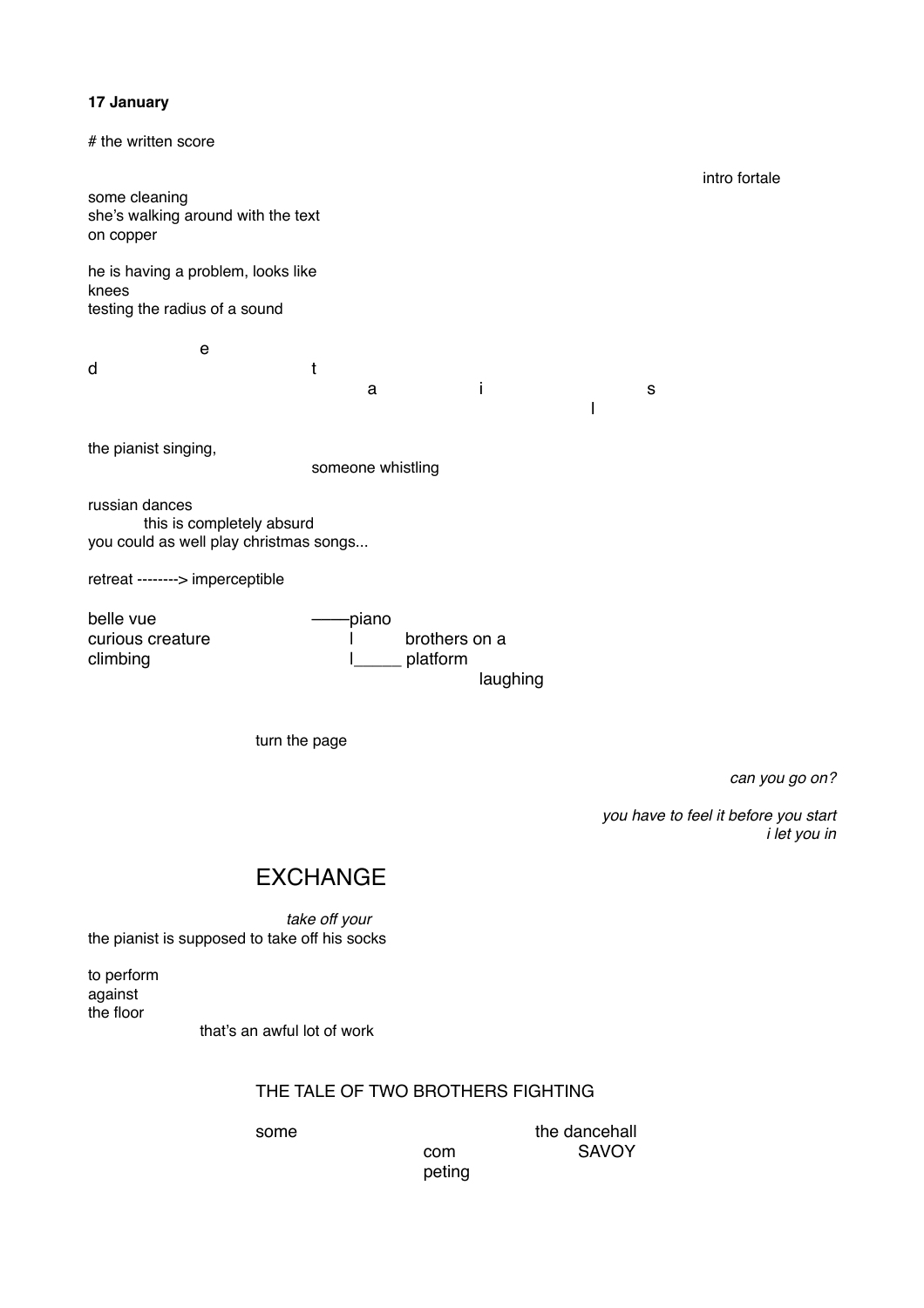more exhaustion they call it...

applause & coaching

!!!!!!!!!!! *I loved this...* some more swing more battle  $|$  | (relaxation) **STOP** S T O P **STOP** go ! ! ! ! ! ! on **STOP** slowing, the conductor for the audience a SPEECH it's important for you to understand he keeps the rhythm this is what we call the mode of exuberance !!!!!!!!!! *this is what we need*

# **EXUBERANCE**

 $>$  FINALE  $<$ 

we have to find you

!!!!!!!! *now we have everything we need*

this is the thing about the drummer: he always has everything he needs.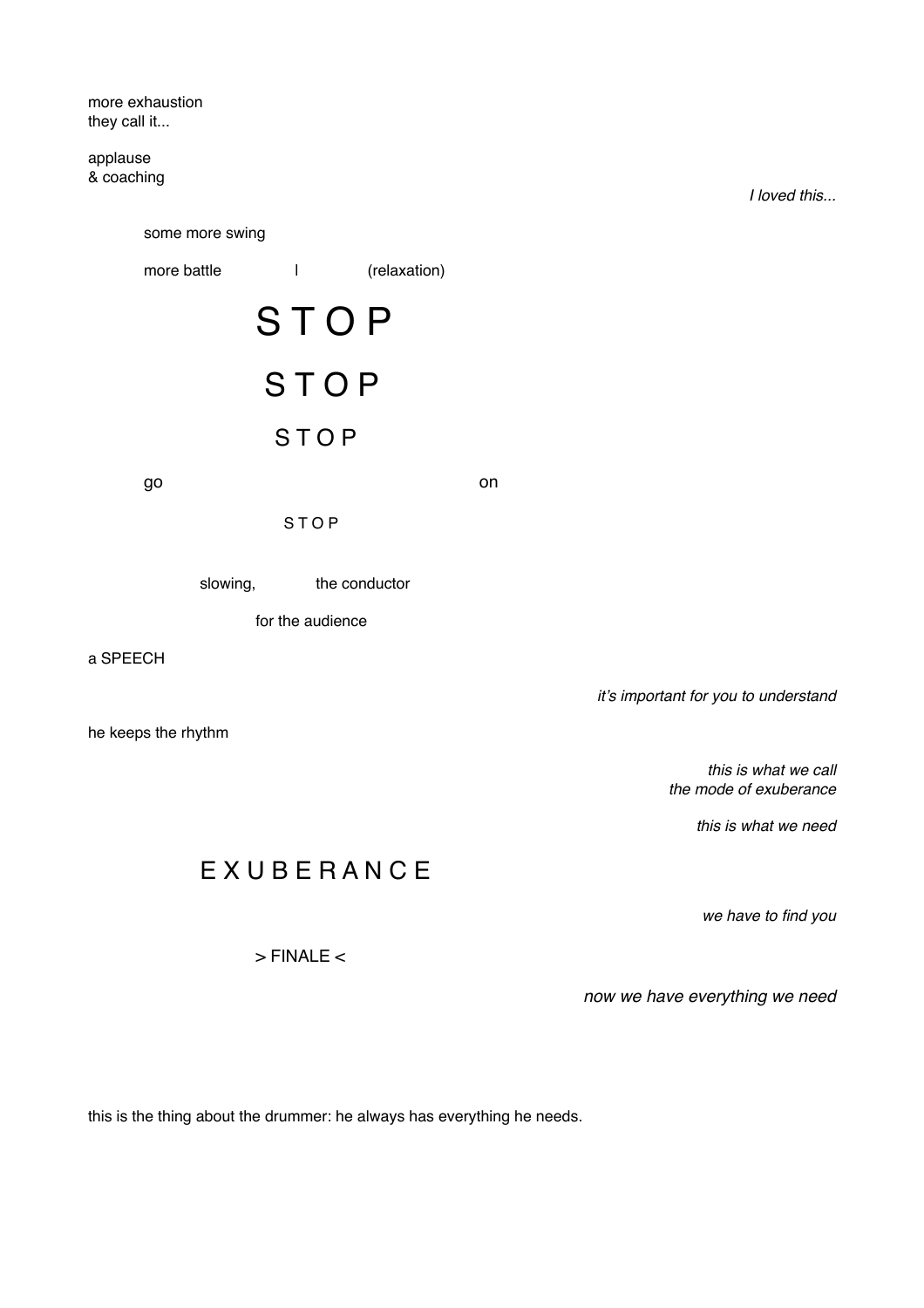# **18 January, Philip**

ist es ein aufmerksamkeitsproblem, dass ich nicht gleichzeitig etwas sagen kann und zuhören aber in wirklichkeit kann ich das irgendwie lerne ich es durch die pausen oder kann ich es eigentlich immer schon

#### **18 January, H.**

philip is doing his dance of apologies while sunni is discovering the piano jan's solo dance to the song of the day, behind the curtain

#### **19 January, P.**

ausgelassenheit die zeit verlieren einer aufgabe wegen aufgabe ist dann: etwas aufgeben im sinne von riskieren verloren zu gehen das geht meistens gut wenn man erstmal verantwortung an eine regel abgibt wir haben verschiedene regeln

einatmen ist beobachten ausatmen ist in bewegung setzen oder aber der richtige klang für die wirbelsäule oder aber spiele swing und beobachte, wie die reaktionen übernehmen und die tänzer nach und nach atmenlos werden oder aber das spiel der motive hier ist musik und bewegung verklebt und wie in einem reaktionsspiele versuche ich mich selbst zum simultanübersetzer einer bewegung zu machen, etwas, das ich noch nicht gut genug kann, etwas das mich sicher müde macht, und etwas, bei dem ich sicher nicht darüber nachdenken kann, wie und ob überhaupt die zeit vergeht, etwas, das all meine aufmerksamkeit benötigt oder aber stelle dir einen song in allen seinen einzelheiten vor, so genau wie möglich, nein genauer... in den letzten tage habe ich angefangen über die wiederholungen nachzudenken wir wiederholen uns manchmal ohne dasselbe zu tun wiederholen wir die aussagen wissen wir also schon, was wir sagen wollen, nur die sprache hat es noch nicht eingefangen wir sagen so etwas wie vergessen sie sich vergessen sie uns etwas in mir schlägt immer vor die regeln öffentlich zu machen die regeln sind der subtext der einen zugang zum fluss bedeutet dann ist es wie lesen, wie verstehen wollen

wir kreuzworträtsel lösen

deshalb brauchen wir ein buch

ein buch der spielregeln, denen wir folgen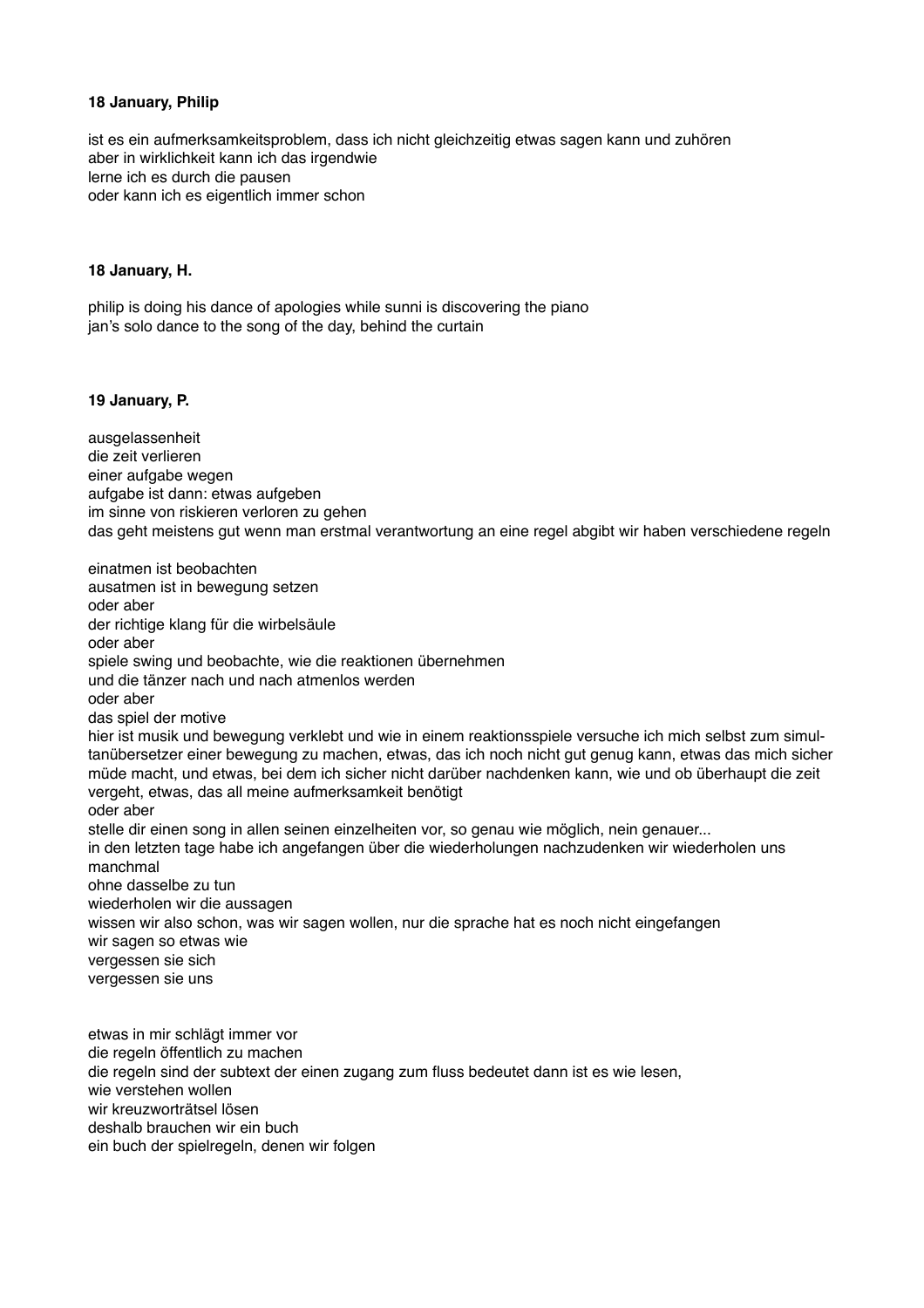# **20 January, Jan**

#the written score special feature: straight eights

not too much space, not enough space?

tribal gesture shaking

un-done at the ends can't catch a thought

# **25 January, H.**

"how can big things be fragile?" (philip)

# **5 February, P.**

die seltsame bewegung die sich selbst einfangen will.

wir machen noch musik, aber in wirklichkeit machen wir musik, die sich fragt, was musikmachen ist, und kommt dann dabei noch musik heraus?

also wenn jetzt postcool ist und jazz war immer cool, dann ist jetzt auch postjazz,

schluss mit rätselhafter, idisynkratischer pose, echte emotionen, echte erklärungen, kurze improvisationen, momente der virtuosen sprachlosigkeit,

oder eben echte improvisation, zusammenhangslos, stückwerk wie in ulysess, wie bei cage, rätselhaft wie der fluss der gedanken, vollkommen unzugänglich, persönlich, unübertragbar...

"Ich kann Ihnen nicht sagen, ob es heute Abend um etwas geht,

Oder ob das hier eine Verlängerung der Stille ist?

Ich bin mir sogar unsicher, ob ich Ihnen etwas über etwas sagen sollte?

Denn ich könnte einiges sagen, aber die Frage ist, ob es Ihnen hilft."

 $\sim^*\sim$ 

"Why is improvisation a special word?… when, in fact, we improvise all day long and in everything we do." (Malcolm Goldstein, again)

 $\sim^*\sim$ 

# **7 February, P.**

the beloved moment of listening

to care about somebody to ask and not to answer

now it is nearly night, and what i can clearly say, is that i am terribly tired.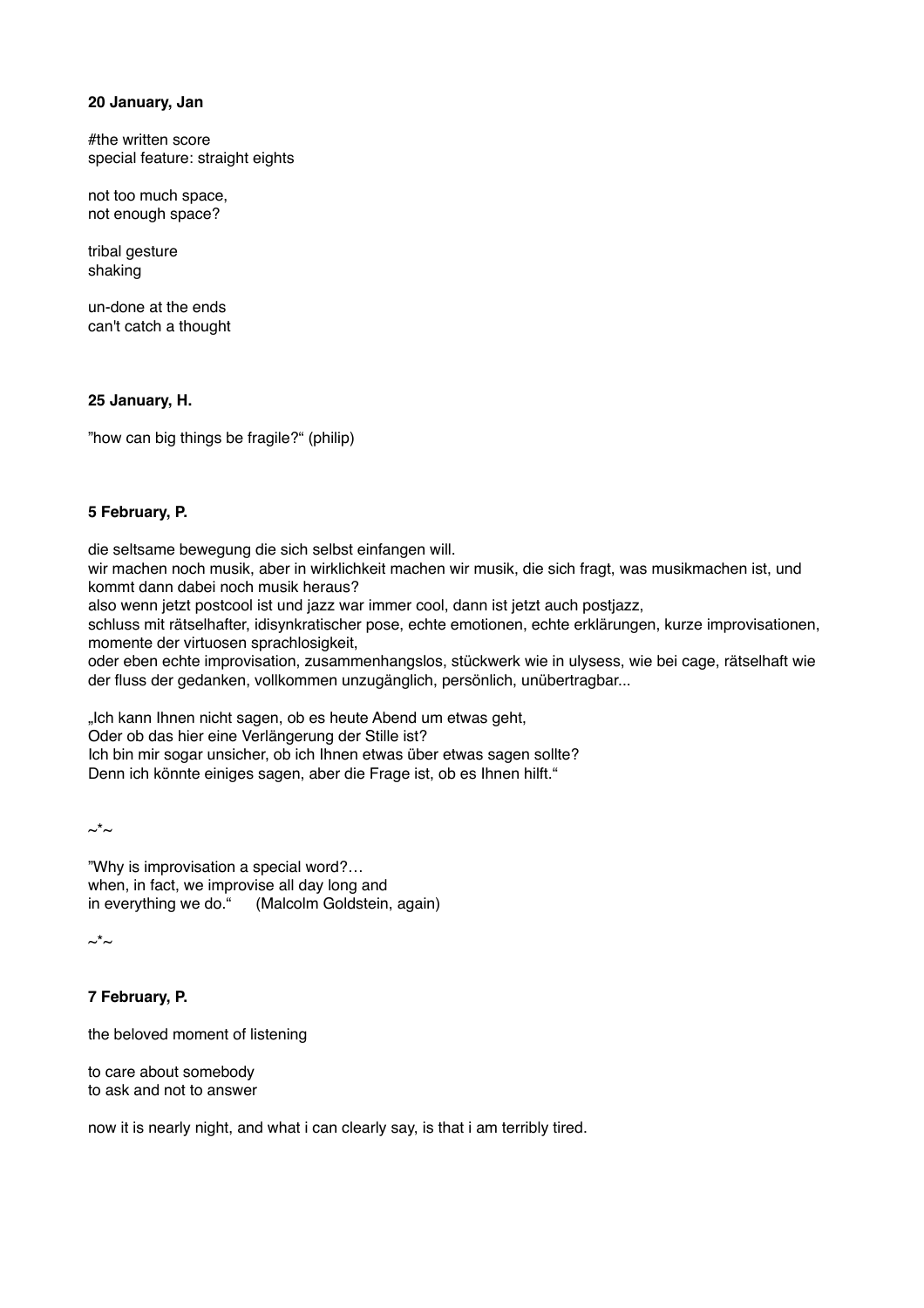# **7 February (almost midnight), H.**

somehow this happened, without me changing anything. i kept on writing, and you joined or maybe i was writing less so you started writing more i never asked you to do so it came as a surprise, but not the sudden one, the one that interrupts the flow or the rhythm but this tiptoeing one the one, you don't even think of (the unexpectedness of a correspondance) and in one moment you notice, that something's changed without you noticing

some people say that writing is a lonely thing for me it's a way of coming closer, being with, next to you, following but never reaching, lingering in the gaps, sliding in, opening up for, accompanying, underlining, crystallizing, oscillating, interlining,.. stuff like that. maybe these words (i can't call them mine because they come from elsewhere) cannot explain or grasp the event but there's nothing wrong with it one shouldn't expect them to do so that's the mistake. they can be resistant, bulky, and annoying, sometimes, they matter but no matter what, they are with you, they care.

therefore i need to

un-do and reshuffle, hold the words in suspension

com-position instead of com-pose (defining, taking a position from which to speak) as a shared activity, a negotiation, pretty unfinished.

then it will be more about the writing, than about the poem. (which doesn't mean that it cannot become a poem, in the end.)

# **8 February, P.**

back at home i want to listen to my favorite records music i love persons i admire for trying something hard for trying to say something repetition is not the problem it does not destroy the possibility of meaning the problem is formal repetition repetition which looses content it is super sad to give up to fight for meaning even if it is hard nowadays

i like watching jan trying to do the motives just because he is so concentrated and at the same time lost then us dancing the interstella dance canon to a pop groove although it is not the right thing

i loved sunni reading the text, also the german i felt the serious attempt to even express the meaning to heike although there was no meaning to sunni herself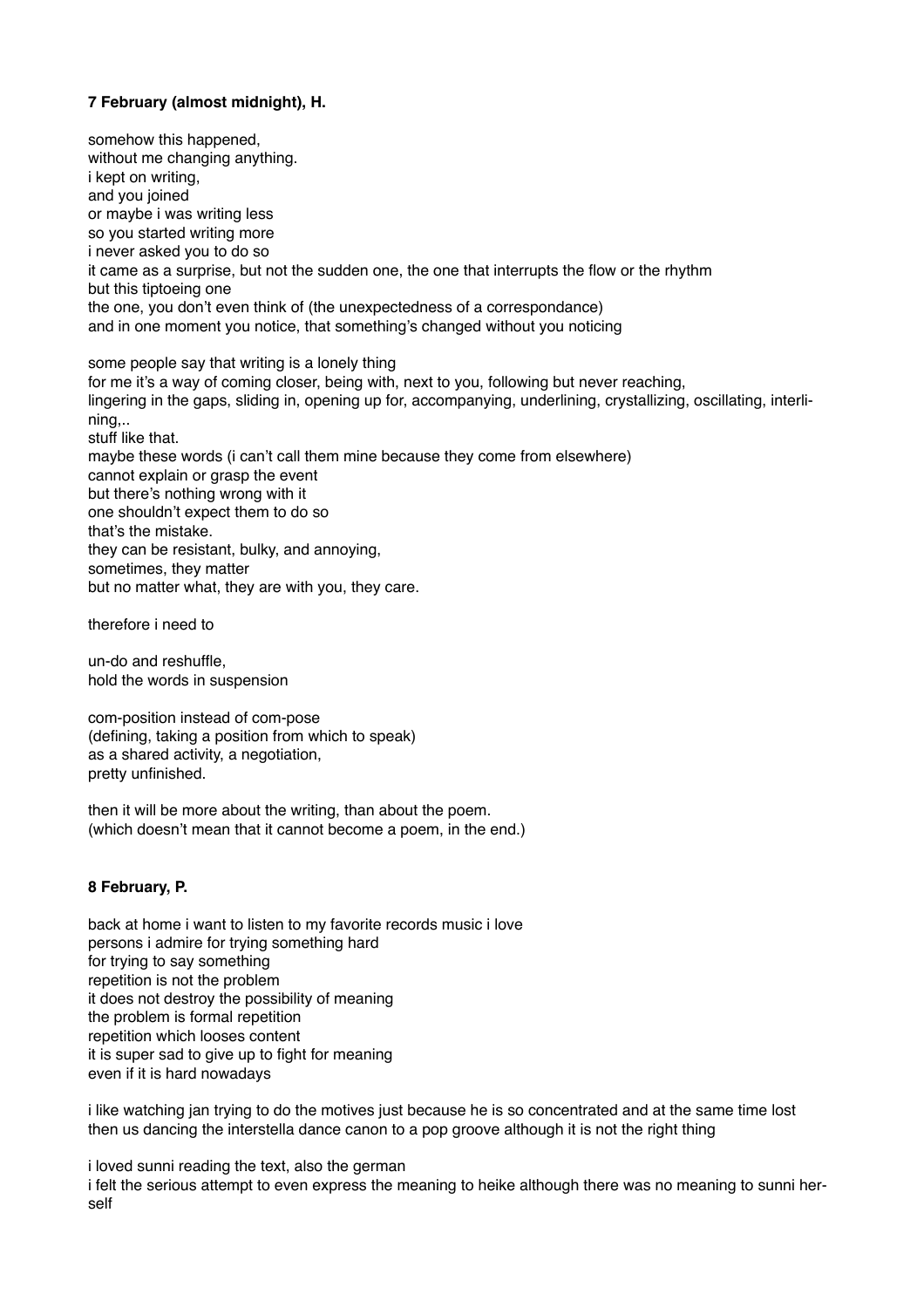# **10 February, Sunniva and Moritz**

# the written score

To be Deeply superficially distracted, a ballad (S.):

Nothing to see nothing to be done all listening bygone and bygone

Emptiness can laugh passing you by because it's easy, easy easy to laugh

**Circumvention** is a circus pretension is a fruit and all the millions of thingamajigs are still secretly in cahoot

Light like light. The moment we take off – him flying – him flying – my pleasure to be part of it. Moment for moment for moment. Waiting for the next..., next..., next... idea. I'm in the frame – may I be – the sexyness of someone else? For now... Has it… ? Was it … ? Is it … ? May it …? Will it …? Can it …? Just be this. Just be this. Just be this. (Three different intonations.) Fine, fine, fine lines and membranes. So pleasurable – time goes by, just like this... Full of songs. (M.)

in the end, we can still throw everything out and start to dance, philip

# **13 February, P.**

der gedanke, dass sich mein und sunnivas imrprovisieren dadurch unterscheidet, dass ich formen herstellen will

gebilde, querverbindungen, reprisen, durchführungen, und ich meine, begriffen zu haben, vielleicht entgleitet es mir auch wieder, begriffen zu haben, dass sunniva eher in einem offenen raum steht, dass es dabei eher um die frage nach der motivation geht dem woher der dinge der frage nach der quelle einer bewegung so als ob man im improvisieren den motor der tätigkeit selbst sucht